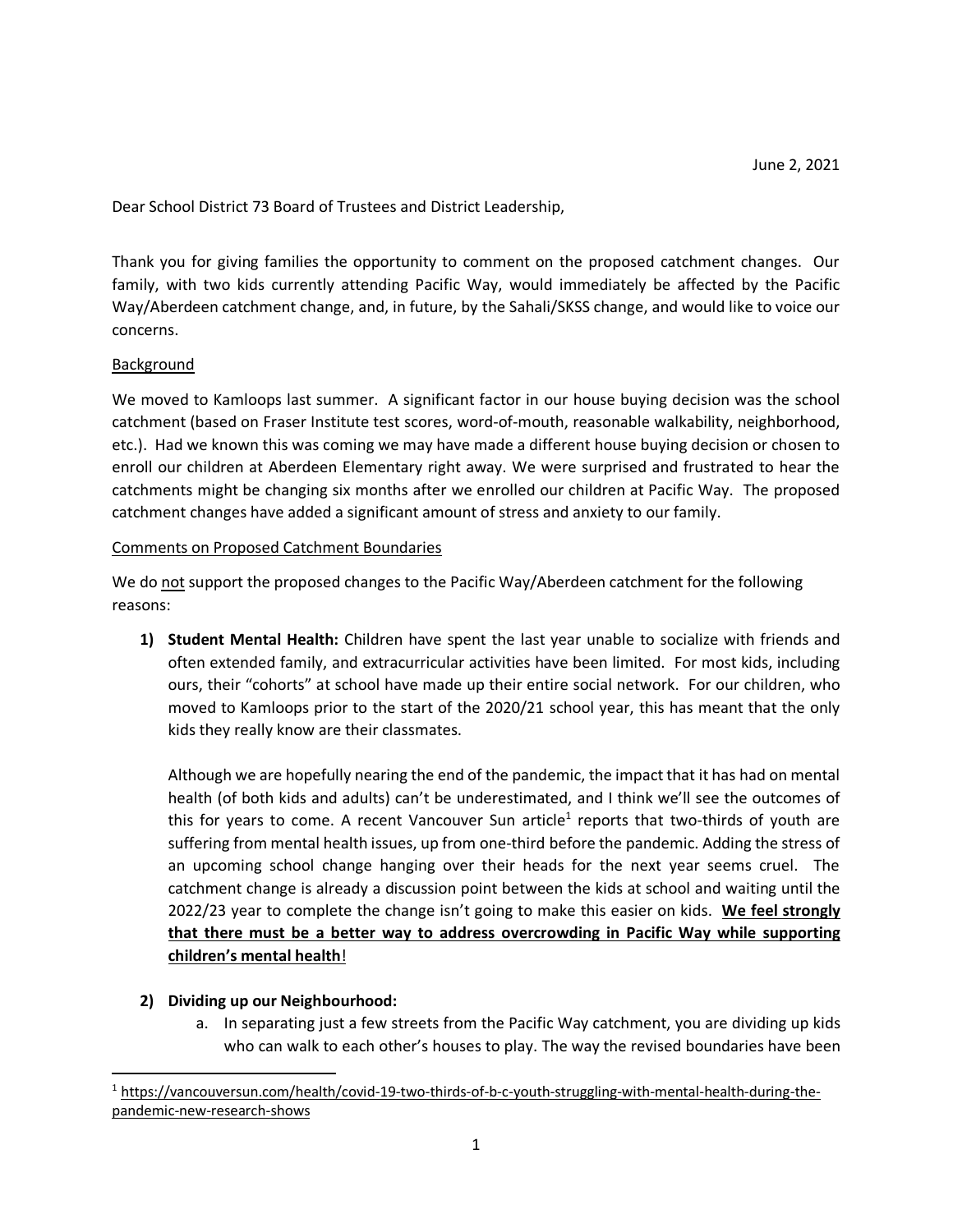drawn, immediate neighbours would now attend separate schools. The proposed area to change catchments is so small (as it takes in a large area of "future development") it means that the change is singling out a small group of families. For us, our elder child would have no close friends switching schools with him.

- b. Ironically, many of our immediate neighbours send their kids to schools other than Pacific Way or Aberdeen already.
- c. Finally, all these kids who live five minutes apart are not only being split up between the two elementary schools; they won't even go to the same high school together unless the high school in Aberdeen gets built! We are really struggling to understand the School District's logic with all of this.
- **3) Walkability/Transportation:** When we moved into our house, part of what we really liked was that the kids could walk or bike to school on the roads or trails with relative ease as they get older. This walk is relatively flat (by Kamloops standards!) as we walk across the hill, not straight up or down. Switching to Aberdeen Elementary is problematic because:
	- a. The kids would need to cross Aberdeen Way, which is a busy road with poor sight lines; **speeding is also a major problem. The crosswalk below Dunrobin is poorly positioned (located near a curve & treed median) and is not properly equipped with flashing lights, etc. for pedestrian safety, let alone our children's safety!**
	- b. There is a  $\sim$  250 ft. elevation difference between our house and Aberdeen Elementary according to the Digital Elevation Data provided on the City of Kamloops Open Data Catalog<sup>2</sup>. It is unreasonable to expect elementary-aged kids to ascend/descend such an **incline on foot in the summer heat or to have to use the icy 55-step stairway connecting Aberdeen Way and Dunrobin in the winter months**.
	- c. Based on the above concerns, we would likely choose to drive our kids to and from Aberdeen Elementary for most, if not all, of the school year (much of it by driving through the catchment for Pacific Way!), which is not our best interests, or those of the kids, or the environment, or of the Aberdeen neighborhood. Anecdotally, it is also our understanding that vehicle parking near Aberdeen Elementary is already limited and this would only compound those issues.
	- d. **Confusingly, areas of Aberdeen on the downhill side of Aberdeen Way, orthat are much closer to Aberdeen Elementary with much shorter walks and across the hill as opposed to straight up/down are unaffected by the proposed catchment change** (for example, the area west of Garymede Drive). Again, we are struggling to understand the logic in how the proposed catchment boundaries have been drawn from a walkability/transportation perspective.
- **4) Childcare Arrangements:** Although this doesn't affect us personally (at least not at this time), we have personally experienced how before- and after-school care can be critical to parent's abilities to work and children's overall happiness. Childcare is something that parents plan for years in advance so that they have a situation that work, and this cannot quickly be changed.

 <sup>2</sup> https://mydata-kamloops.opendata.arcgis.com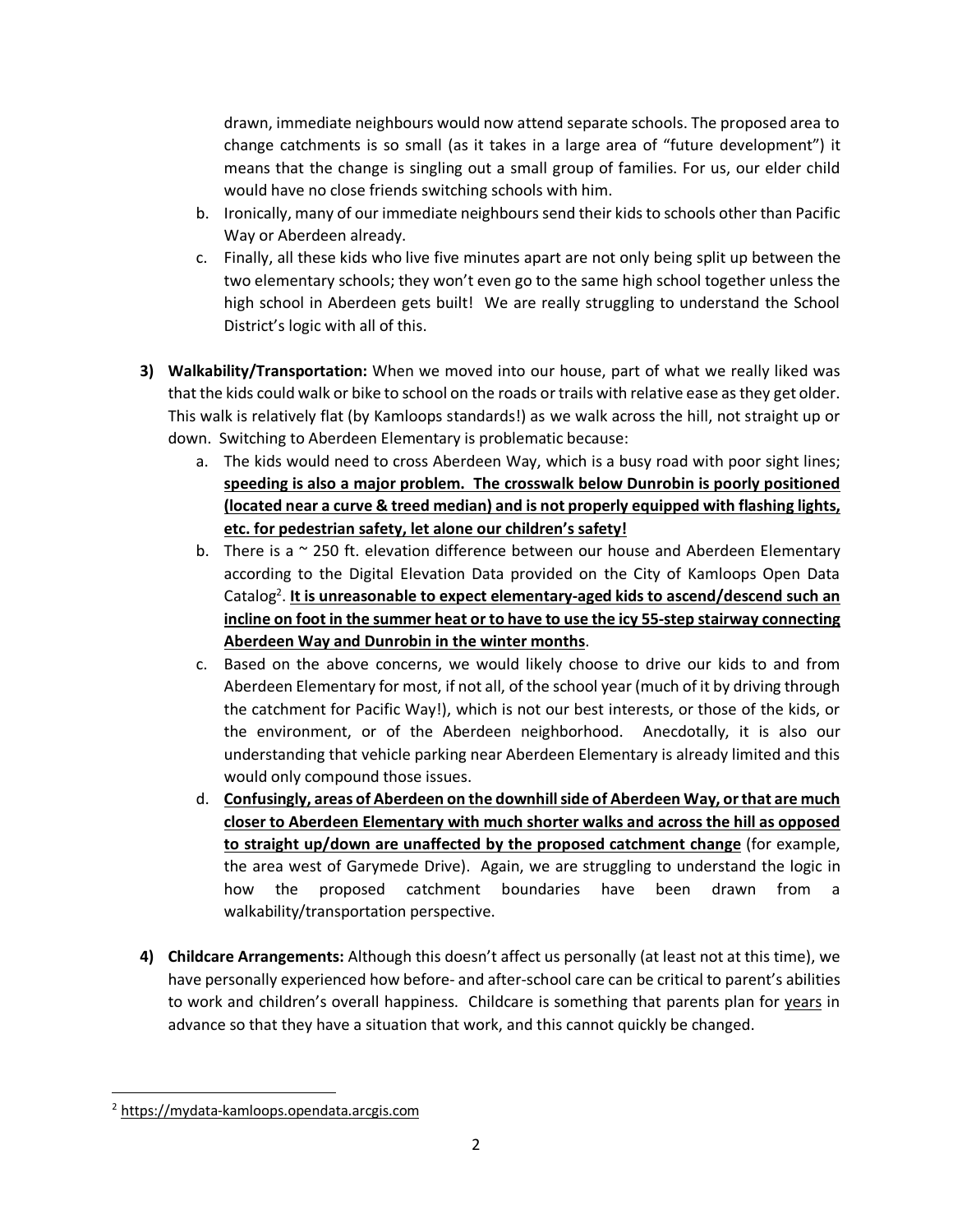## Suggestions and Solutions

We recognize that the future enrollment situation at Pacific Way is untenable, and that the School District needs to take steps to address the situation so that it benefits all students. Ideally, the School District would look at adding on to Pacific Way. Adding extra portables for a few years while an addition is complete is something that we think most parents (and our kids) could live with.

However, if catchment changes must be made, please consider the following:

**1) Allow the kids currently attending Pacific Way to stay (\*\* top priority):** With whatever catchment changes are made, the **School District should guarantee all the kids currently attending Pacific Way can stay**, even if their neighbourhood catchment changes. This could mean that new kids and any Kindergarten kids without siblings at Pacific Way in the revised catchment could start at Aberdeen ideally this coming fall, but all kids in the revised catchment already attending Pacific Way could stay there until the end of Grade 7. This would address the biggest point around children's mental health and changing friend groups, and yet slow down growth at Pacific Way. Perhaps this means increasing the size of the catchment change, which is fine **as long as the kids currently attending Pacific Way in K-6 can remain**. Based on the School District numbers provided in the catchment change report, Pacific Way would be dropping by 75 students, while Aberdeen would grow by 90 (likely assuming more kids coming from the "future development" area). If the "future development" area and Kindergarten kids would automatically go to Aberdeen, it would not be many kids that would need to be grandfathered in, and it would get smaller each year.

# **2) Spend more time considering which neighbourhoods "move":**

a. We strongly encourage the School District to reconsider the proposed catchment changes and which neighbourhoods are being asked to change! Bentall, Telford, Willowbrae, Talbot etc. all only connect by road/trail to Abbeyglen/Dunrobin. To get to Aberdeen, we would always be driving/walking through the Pacific Way catchment to get to school.

Other areas, such as west of Garymede Drive and the multifamily units lower down Pacific Way would have a shorter, flatter walk to Aberdeen Elementary than the streets that are currently proposed to change! The neighbourhood up Howe Rd (Westerdale/Glenmohr) is also not being considered, and yet is physically removed from the rest of the Pacific catchment and could be entirely switched over without having neighbours going to separate schools.

b. If the future development in Aberdeen is the biggest issue, first start by moving the houses/future development to the east of the large '*Edinburgh*' sign (i.e., on Bentall east of the intersection with Willowbrae, and on Edinburgh Ct and Edinburgh Blvd, thereby keeping Willowbrae, Telford, Galbraith etc. in the Pacific Catchment). Many of these properties are just in development now, and so wouldn't result in many kids changing catchments (if they do currently attend Pacific Way, these very few kids should be given the option of staying). Although this would not address some of the issues raised in this letter, families purchasing in the area would at least know from the start which school they would go to and could plan accordingly.